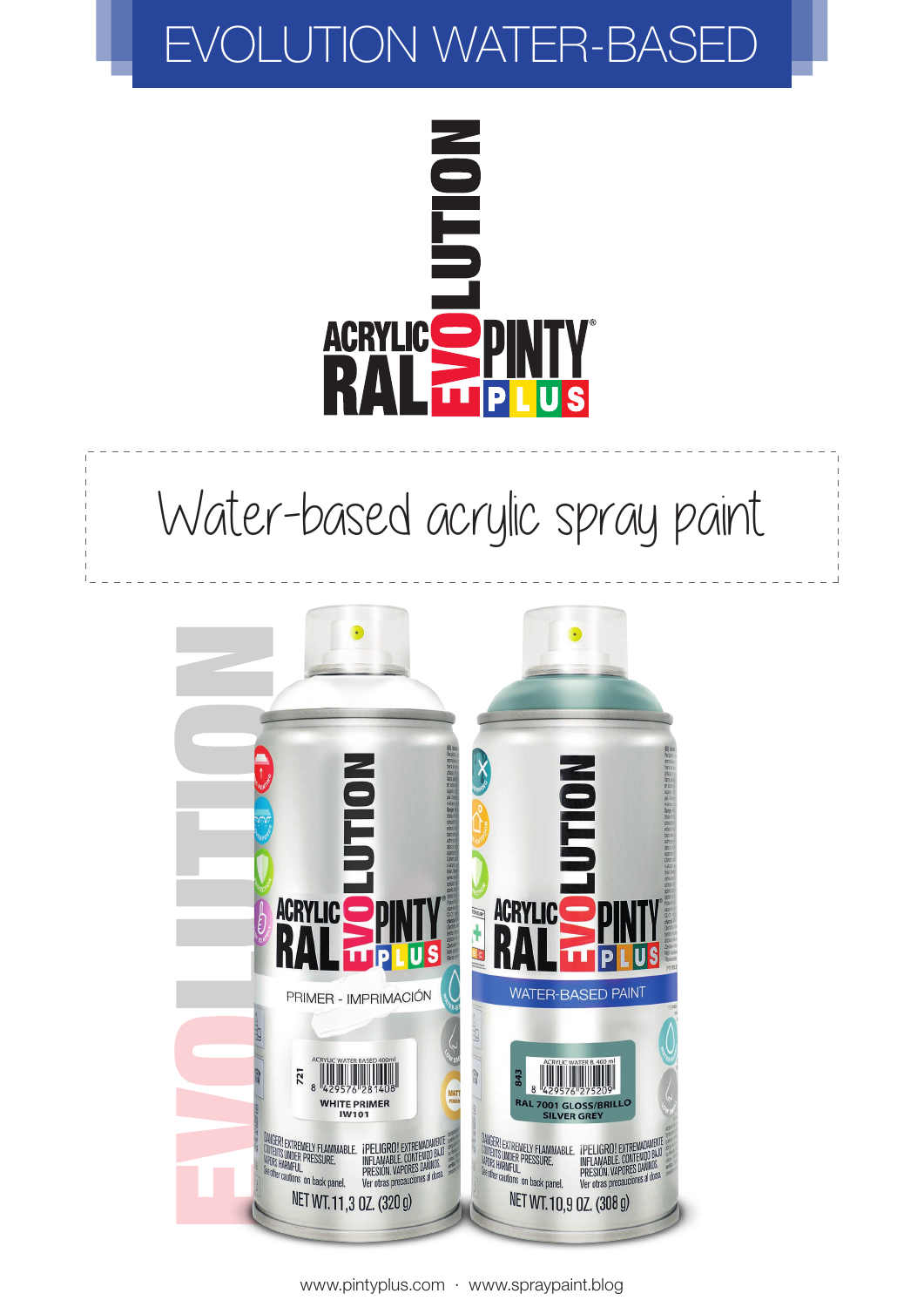# EVOLUTION WATER-BASE

Water-based acrylic spray paint for domestic and professional applications. Glossy RAL colors. Free of aggressive solvents. Low odor. Recommended for all surfaces.

Two of its main characteristics are the versatility (it can be applied on any material and in a wide range of projects) and the ease of use (no experience needed). In addition, it offers great resistance and adherence, protecting painted objects effectively. Besides the paint, the water-based family consists of two varnishes (gloss/matt) and a primer.

Pintyplus Evolution Water-Based paint is suitable for painting toys, as certified by EN 71 – 3:2019 + A1:2021 "Toy Safety" and ASTM F963 – 17 "Standard Consumer Safety Specification on Toy Safety".

### APPLICATIONS:

Ideal for any surface. Being water-based, it will not damage delicate materials as it does not contain any solvent. Ideal for jobs in industrial processes. RAL standard colors for common applications and usual repairs at home. Ideal also in the professional field. It can be used both indoors and outdoors ensuring a great protection in the two environments.

#### HOW TO APPLY:

The surface to be painted must be clean, dry and free of any contaminants. Shake the can vigorously during 1 minute after the mixing balls sound (except the gloss varnish, which does not contain them). Spray form a distance of 30cm, applying thin and quick layers, first horizontally and then vertically. It is advisable to spray two thin layers instead of one thick layer to obtain uniform coverage and avoid paint sags. Once the operation is completed, reverse the can and push the nozzle until only gas comes out in order to avoid nozzle clogging.

## TECHNICAL CHARACTERISTICS:

Size 520/400ml. Spreading  $2 \, \text{m}^2$ Dust dry in 15 min. Touch dry in 1h. Total dry in 4h. Repainted after 15min. Heat resistance 90 ºC

#### TIPS:

Before applying the paint and in order to achieve an optimal anchoring, it is recommended to apply a previous layer of Evolution primer, either if the surface is smooth, slightly porous or very porous.

On a previously painted surfaces and before applying a new layer of paint, we recommend a light sanding to ease the bonding to the surface. If needed, remove entirely the anterior layer of paint. Proceed with a harder sanding or use a stripping product such as our Pintyplus Tech Paint Stripper.

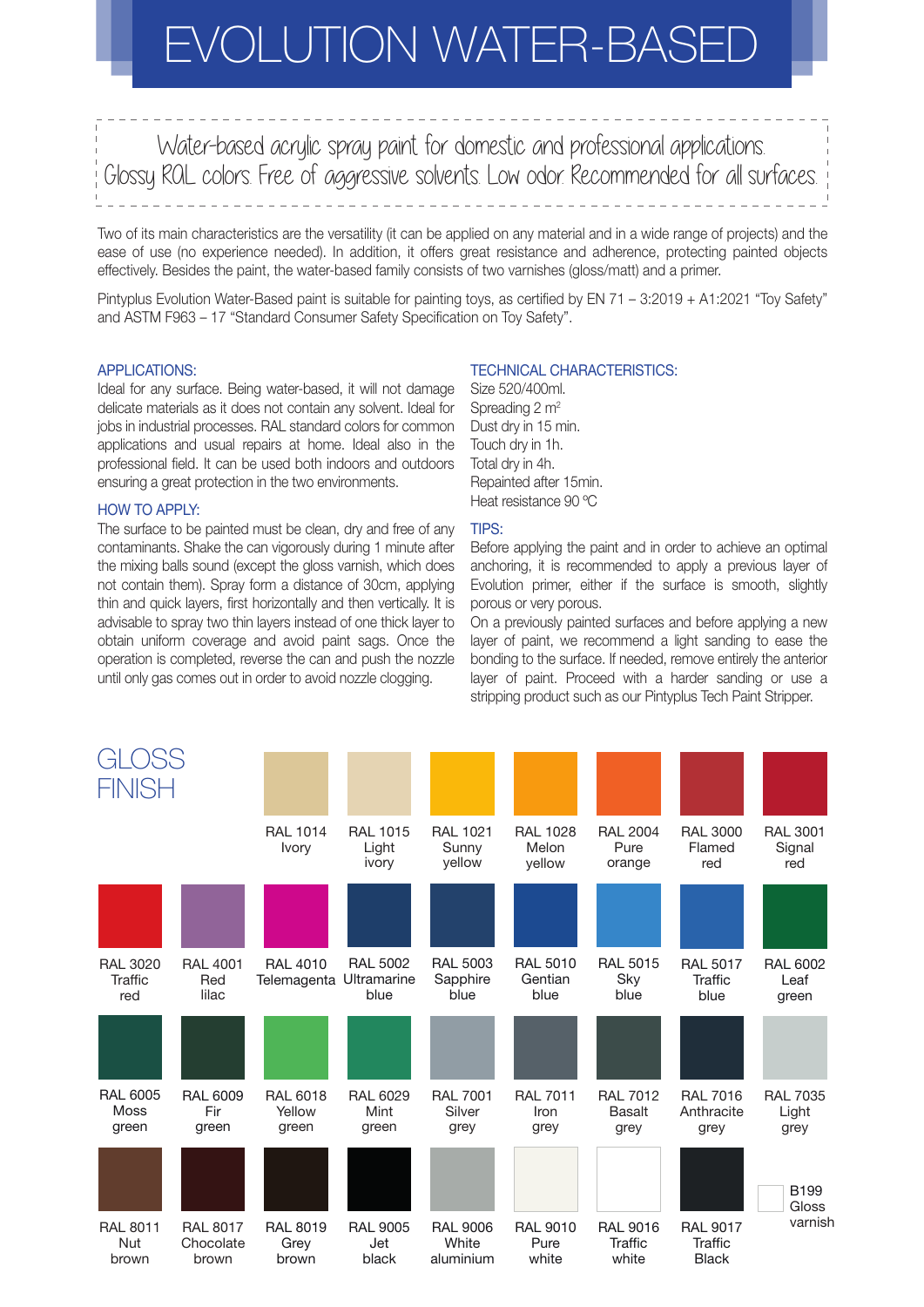# EVOLUTION WATER-BASE



# PRIMER

Water-based primer that ensures a perfect adherence, a smooth finish and a high resistance. Free of aggressive solvents. Very low odor.

# APPLICATIONS:

Ideal for priming any surface, including those more delicate which do not support the action of corrosive solvents. It is used to cover the pore on very porous surfaces and achieving a good anchoring on those without pore.

It maximizes the most important features of the paint: anchoring, adhesion, resistance, protection, smooth finish and ease of use. It is highly recommended to use it on any surface before painting with Pintyplus Evolution Water-based.

## TECHNICAL CHARACTERISTICS:

Spreading 520/400ml: 2m2 Finish: Matt Superficial dry in 15 min. Total dry in 1h. Repainted after 1h. Shelf life: 10 years

# $\frac{1}{2}$ IW101 NET WT. 10,6 0Z. (300 g)

## HOW TO APPLY:

The surface to be primed must be clean, dry and free of any contaminants.

Shake the can vigorously during 1 minute after the mixing balls sound. Spray form a distance of 25/30cm, applying thin and quick layers, first horizontally and then vertically. It is advisable to apply thin layers in order to obtain uniform coverage and avoid paint sags. Once the operation is completed, reverse the can and push the nozzle until only gas comes out in order to avoid nozzle clogging.

## TIPS:

It is essential to wait for the primer to dry well before applying the paint. On ideal surfaces and in regular weather conditions, apply the paint one hour after applying the primer. In wet or cold conditions, it is advisable to wait longer.

Do not use on devices connected to the current and apply in ventilated areas. Once empty, the can should be deposited in the yellow container.